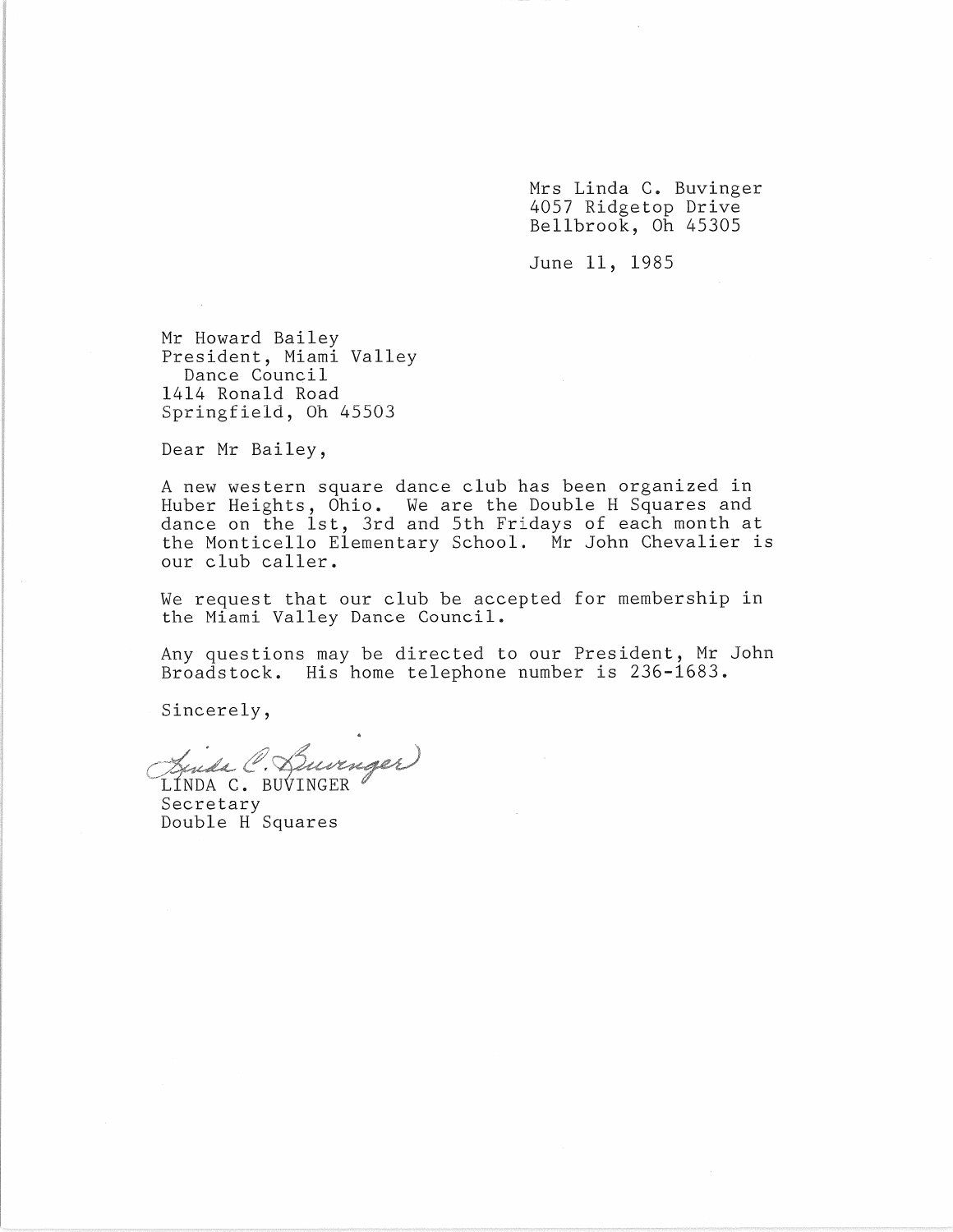### OFFICERS

#### DOUBLE H SQUARES

# OFFICE HELD

### President

Vice President

Secretary

Treasurer

# NAME/ADDRESS

John ·Broadstock 5320 Pathview Drive Huber Heights; OH 45424

Harriet Painter 7631 Berchman Drive Huber Heights, OH 45424

Linda C. Buvinger 4057 Ridgetop Drive Bellbrook, OH 45305

Doris Botkin 3035 N. Snyder Road Trotwood, OH 45426